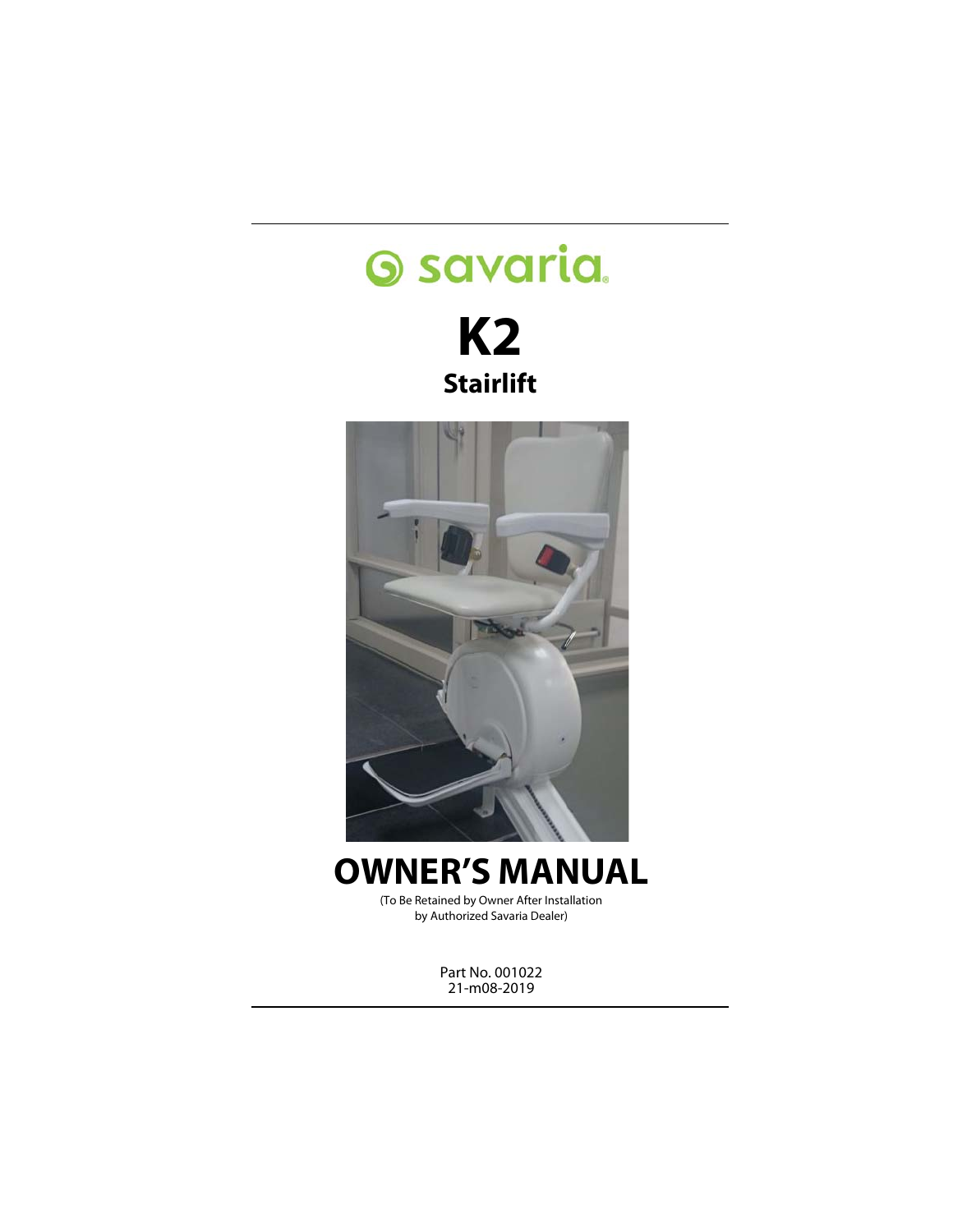## **IMPORTANT**

Ensure that only an authorized Savaria Dealer installs and services the Savaria K2 Stairlift. Under no circumstances is anyone other than a dealer with Savaria training and authorization to install, adjust, or service any mechanical or electrical device on this equipment. Failure to follow this warning can result in safety system compromises or defeat; this can result in serious injury or death. Savaria accepts no liability for property damage, warranty claims or personal injury, including death, in this circumstance.

Passenger safety is the result of countless details in the equipment's design, manufacture, and installation. After installation, reliable operation and continual safe operation requires regular service and inspection at least twice per year, or more frequently where usage, environment, or local jurisdiction requires. As the Owner, you are responsible for ensuring that regular service and inspections occur in a timely manner.

Refer to this manual for specifications, operating instructions and maintenance of the Savaria K2 Stairlift.

Upon completion of installation, the dealer must provide you with the information below and ensure it is recorded in this manual. In addition, either the dealer or you must keep any service and/or maintenance records in the Maintenance Record section of this manual.

### **WARRANTY**

Ensure your Savaria Dealer provides you with a copy of the manufacturer's limited parts warranty and documentation relating to any Dealer labour warranty.

-------------------------------------------------------------------------------------------------

#### **FOR OWNER'S RECORDS**

| Dealer's Telephone Number: _________________________________ |
|--------------------------------------------------------------|
|                                                              |
|                                                              |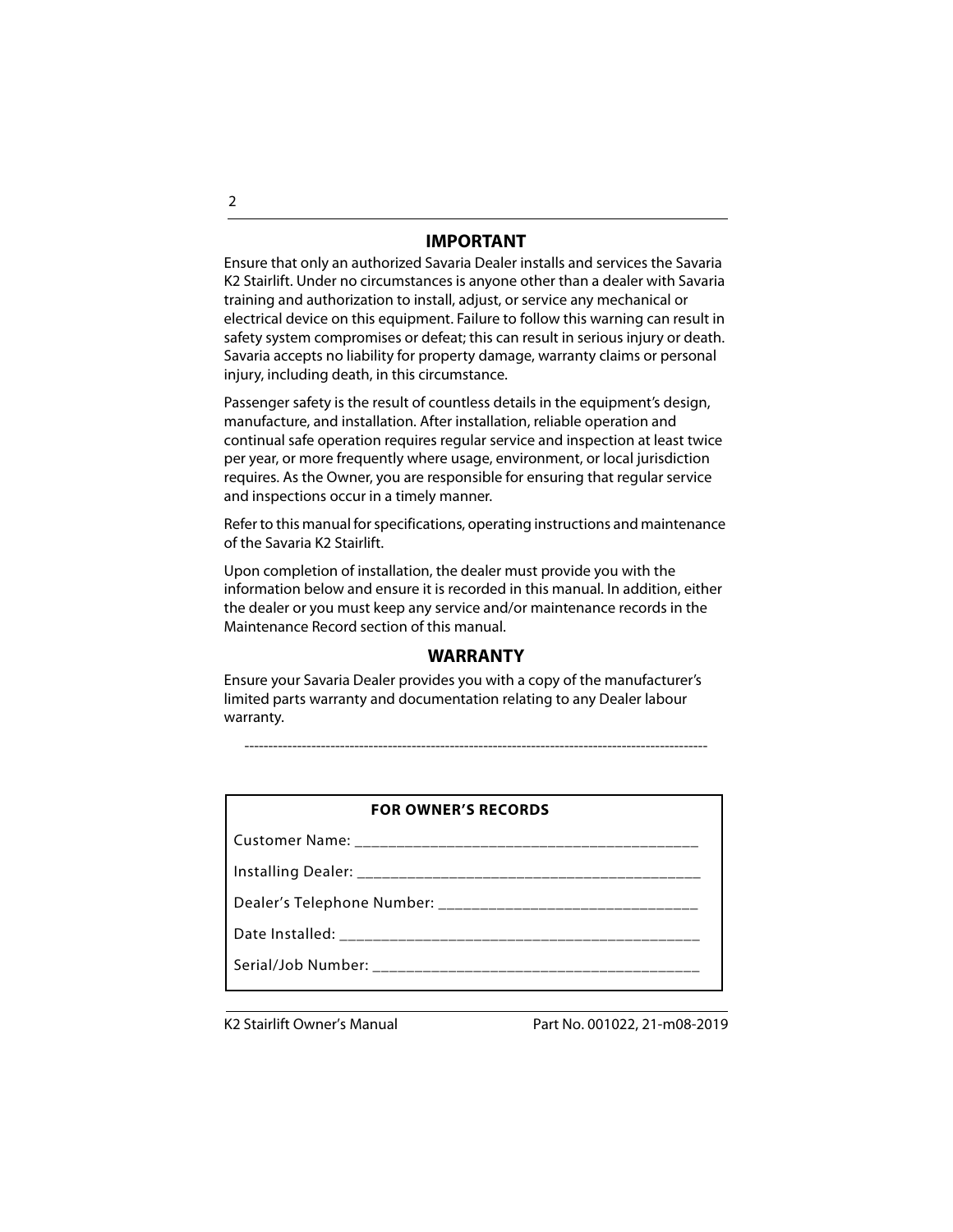## **Table of Contents**

| 1. DESCRIPTION                                                                                                  |  |
|-----------------------------------------------------------------------------------------------------------------|--|
|                                                                                                                 |  |
|                                                                                                                 |  |
| 3. FFATURES                                                                                                     |  |
| Seating Features (all contains and contained a seating Features and Taranteer and Taranteer and Taranteer and T |  |
|                                                                                                                 |  |
|                                                                                                                 |  |
|                                                                                                                 |  |
|                                                                                                                 |  |
|                                                                                                                 |  |
|                                                                                                                 |  |
|                                                                                                                 |  |
|                                                                                                                 |  |
|                                                                                                                 |  |
|                                                                                                                 |  |
|                                                                                                                 |  |
|                                                                                                                 |  |
| 5. TROUBLESHOOTING AND MAINTENANCE 14                                                                           |  |
|                                                                                                                 |  |
|                                                                                                                 |  |
|                                                                                                                 |  |
|                                                                                                                 |  |
|                                                                                                                 |  |
| Maintenance                                                                                                     |  |
|                                                                                                                 |  |
|                                                                                                                 |  |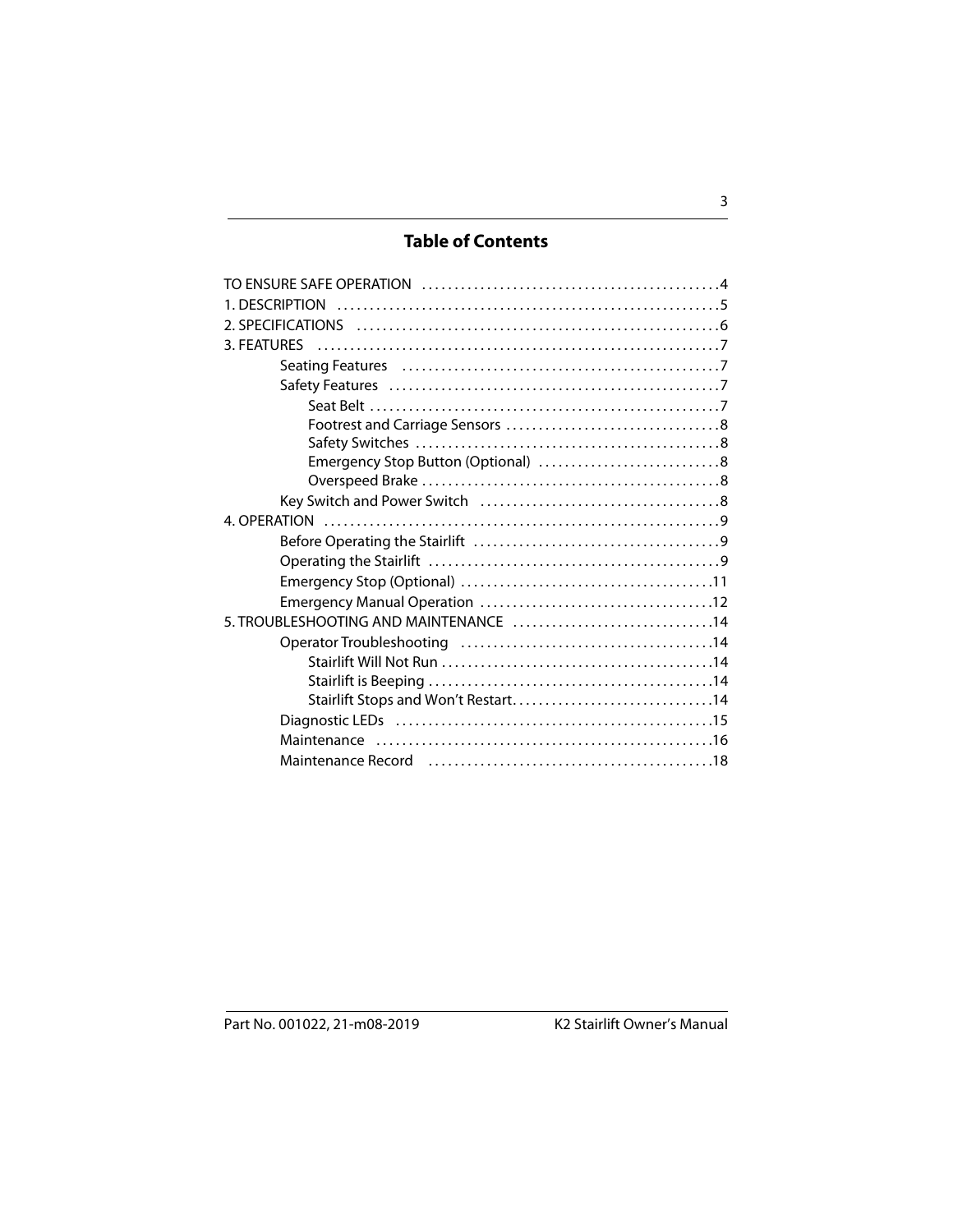## <span id="page-3-0"></span>**TO ENSURE SAFE OPERATION**

To ensure safe operation of this equipment, pay careful attention to the important notes below.

- Read this manual carefully before using the equipment.
- To prevent accidents, adhere strictly to the instructions and keep clear of moving parts at all times.
- Follow instructions on all equipment labels at all times. Replace any damaged labels immediately.
- Ensure that only qualified personnel perform maintenance and service on the unit.
- When replacing parts, be sure that only genuine Savaria parts are used.
- This unit is intended for use by a mature person who understands its proper operation as set out in this manual.
- Prior to operation, make sure that all areas in and around the lift are clear of any obstructions.
- Test your keys and emergency stop button (if equipped) every month.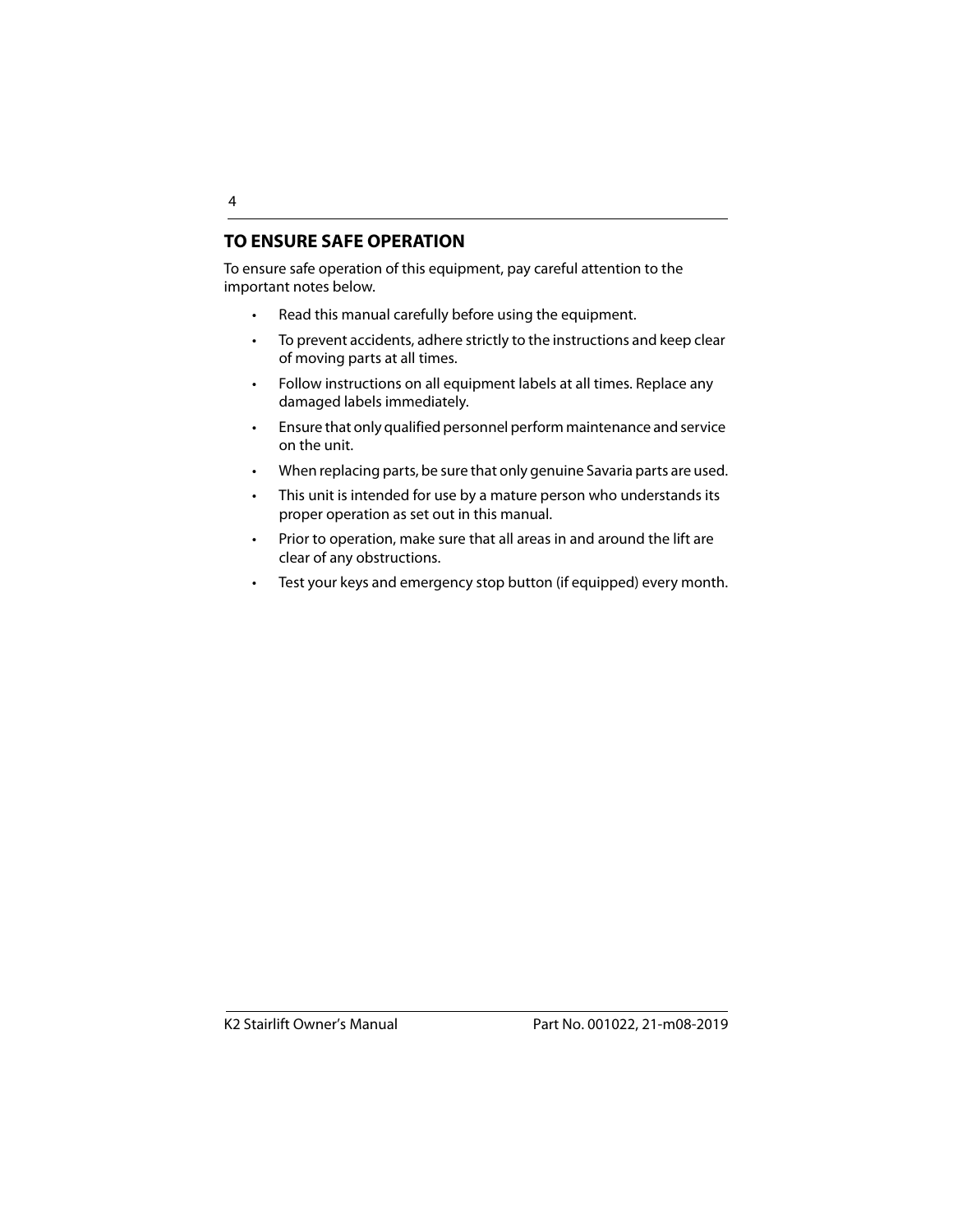## <span id="page-4-0"></span>**1. DESCRIPTION**

Figure 1 shows the exterior components of the K2 Stairlift.

#### **Figure 1**

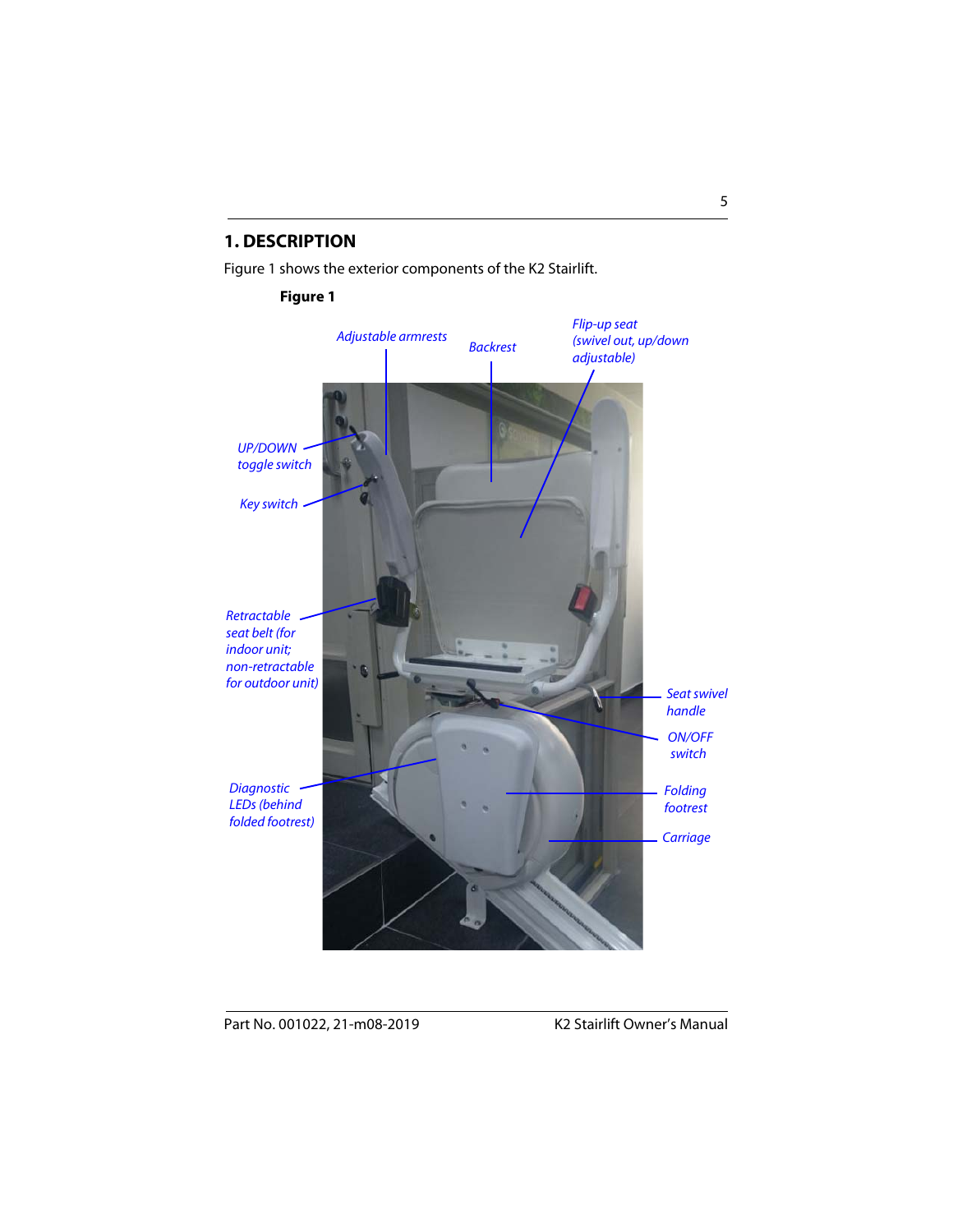## <span id="page-5-0"></span>**2. SPECIFICATIONS**

### **K2 Specifications**

| Applications               | Residential, indoor, straight-run stairway                                                            |  |  |
|----------------------------|-------------------------------------------------------------------------------------------------------|--|--|
| Load capacity              | 300 lb (136 kg)<br>350 lb (159 kg) up to a maximum stair angle of 45°                                 |  |  |
| Maximum travel             | 32 ft (9.75 m)                                                                                        |  |  |
| Travel speed               | 15 ft/min (0.08 m/s)                                                                                  |  |  |
| Daily cycle                | Normal: 10<br>Heavy: 25<br>Excessive: 40<br>Maximum starts in 1 hour on standard installation: 5      |  |  |
| Range of incline           | 30° to 55°                                                                                            |  |  |
| Temperature range          | 14° F to 104 °F (-10 °C to 40 °C)                                                                     |  |  |
| Drive system               | Rack and pinion                                                                                       |  |  |
| Operator controls          | Constant-pressure type (rocker switch and remote<br>control call/send units)                          |  |  |
| Seat belt                  | Retractable (indoor unit)<br>Non-retractable (outdoor unit)                                           |  |  |
| Motor                      | 24 VDC, 1/3 HP, 2500 RPM                                                                              |  |  |
| Fold-up width              | 10 3/4" (27.3cm)                                                                                      |  |  |
| Fold-out width             | 20 1/2" (52 cm)                                                                                       |  |  |
| Rail                       | Aluminum extrusion                                                                                    |  |  |
| Charging                   | Charges on standard household power (110 VAC)<br>Charge stations positioned at top and bottom of rail |  |  |
| <b>Emergency operation</b> | Full up and down travel on power interruption (full<br>battery backup)                                |  |  |
| Options                    | Power folding rail<br>Power swivel seat<br>Power folding footrest                                     |  |  |
| Warranty                   | 36 months                                                                                             |  |  |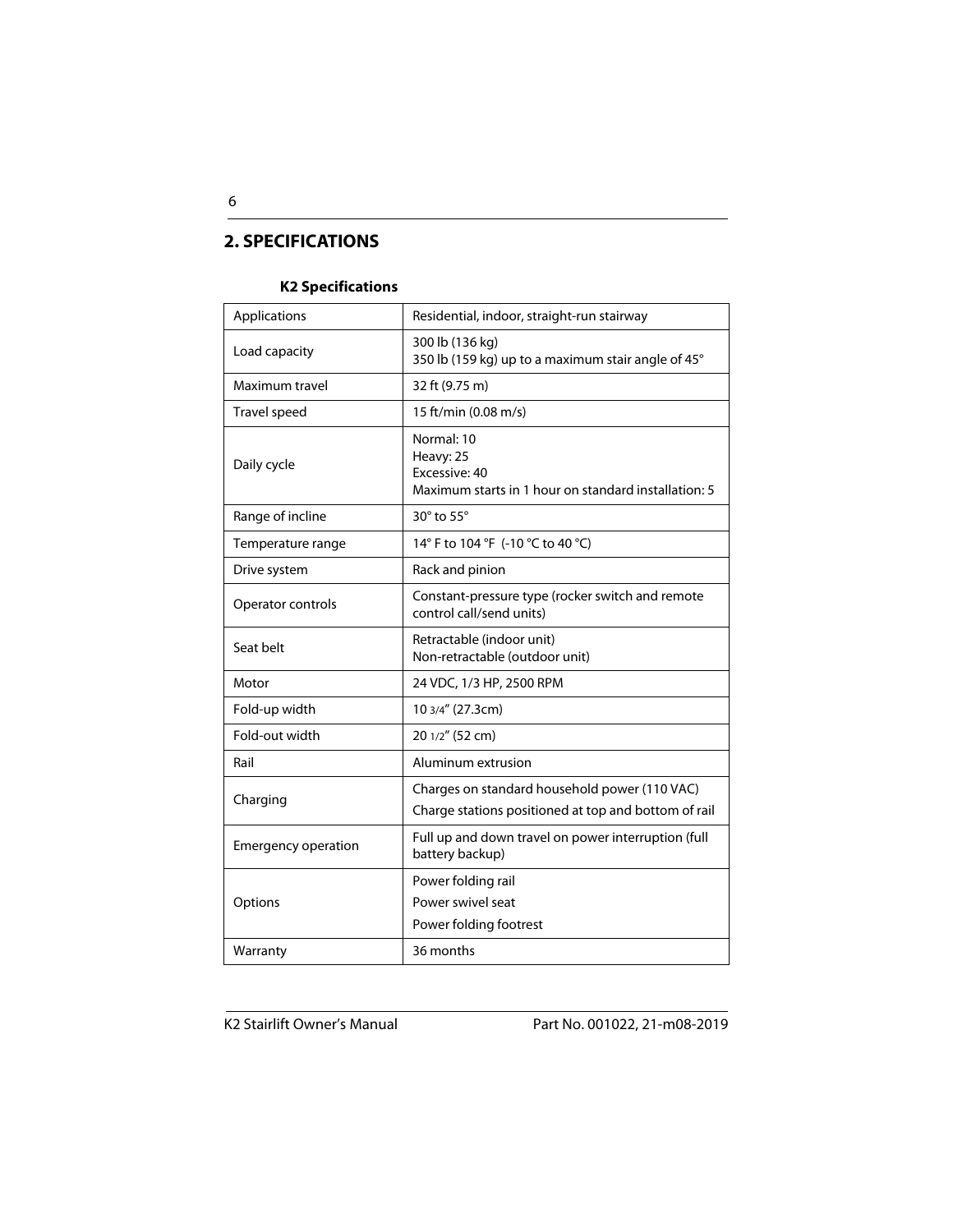## <span id="page-6-0"></span>**3. FEATURES**

## <span id="page-6-1"></span>**Seating Features**

The seat assembly swivels in one direction only for transfer in/out of the seat. **For your safety, do not swivel the seat until the unit has stopped.** If you have a manual swivel seat, lift up and hold the swivel handle to swivel the seat. Release the handle to lock the seat in place. If you have the optional powered swivel seat, continue holding the toggle switch once you have reached the landing to power swivel the seat. Release the switch to lock the seat in place. You can also use the up/down arrow buttons on the remote to swivel the seat.

When the stairlift is not in use, the seat, armrests, and footrest can be folded up to allow for more space on the stairway. If you have the optional powered footrest, when you lift up the arm that has the toggle switch on it, the footrest will fold up also.

Always use the seat belt to ensure that you are safely secured in the chair during travel.

## <span id="page-6-2"></span>**Safety Features**

#### **Seat Belt**

For an indoor unit, the seat belt is retractable. For an outdoor unit, the seat belt is non-retractable (see below). To adjust the non-retractable seat belt for the proper fit, use the buckles on either side of the seat belt fastener as needed.



#### **Figure 2**



**Always use the seat belt to ensure that you are safely secured in the chair during travel.**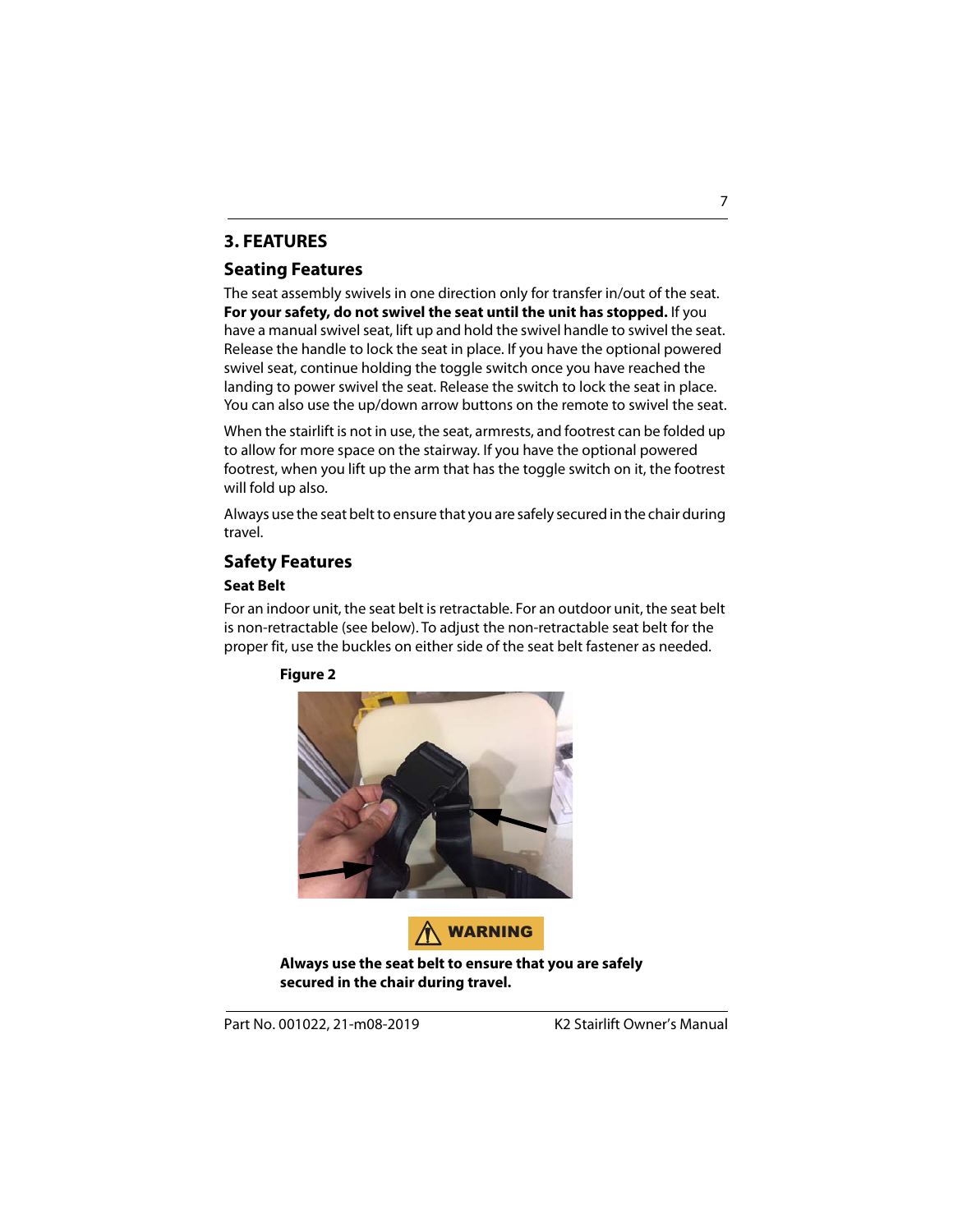#### <span id="page-7-0"></span>**Footrest and Carriage Sensors**

There are safety edge sensors on the sides of the footrest and the carriage, and an underpan sensor on the bottom of the footrest. These sensors will stop the stairlift if an obstruction is encountered on the stairway.

If you encounter an obstruction, press the opposite side of the toggle switch to run the stairlift in the opposite direction. Remove the obstacle from the pathway and proceed in the original direction of travel.

#### <span id="page-7-1"></span>**Safety Switches**

There are upper and lower safety limit switches to stop the stairlift when it reaches the top or bottom of the stairway. There are also mechanical stops at the top and bottom of the rail to stop the lift from running off the rail.

There is also a safety switch for the swivel seat that will prevent the stairlift from running if the seat is not locked in the riding position.

#### <span id="page-7-2"></span>**Emergency Stop Button (Optional)**

There may be an optional emergency stop button located on the left arm. Pressing this button will stop the unit immediately.

#### <span id="page-7-3"></span>**Overspeed Brake**

The overspeed brake that will engage and stop the lift if the normal downward travel speed is exceeded.

#### <span id="page-7-4"></span>**Key Switch and Power Switch**

The stairlift is equipped with a key switch and cannot be operated unless the key is inserted and turned a quarter turn clockwise to the on position. Once the key switch is turned on, flip the ON/OFF power switch (located on the top of the carriage) to the ON position.

#### **NOTE**

Do NOT turn off the power switch after each trip. Turning off the power switch stops the batteries from charging and this action will eventually drain the batteries.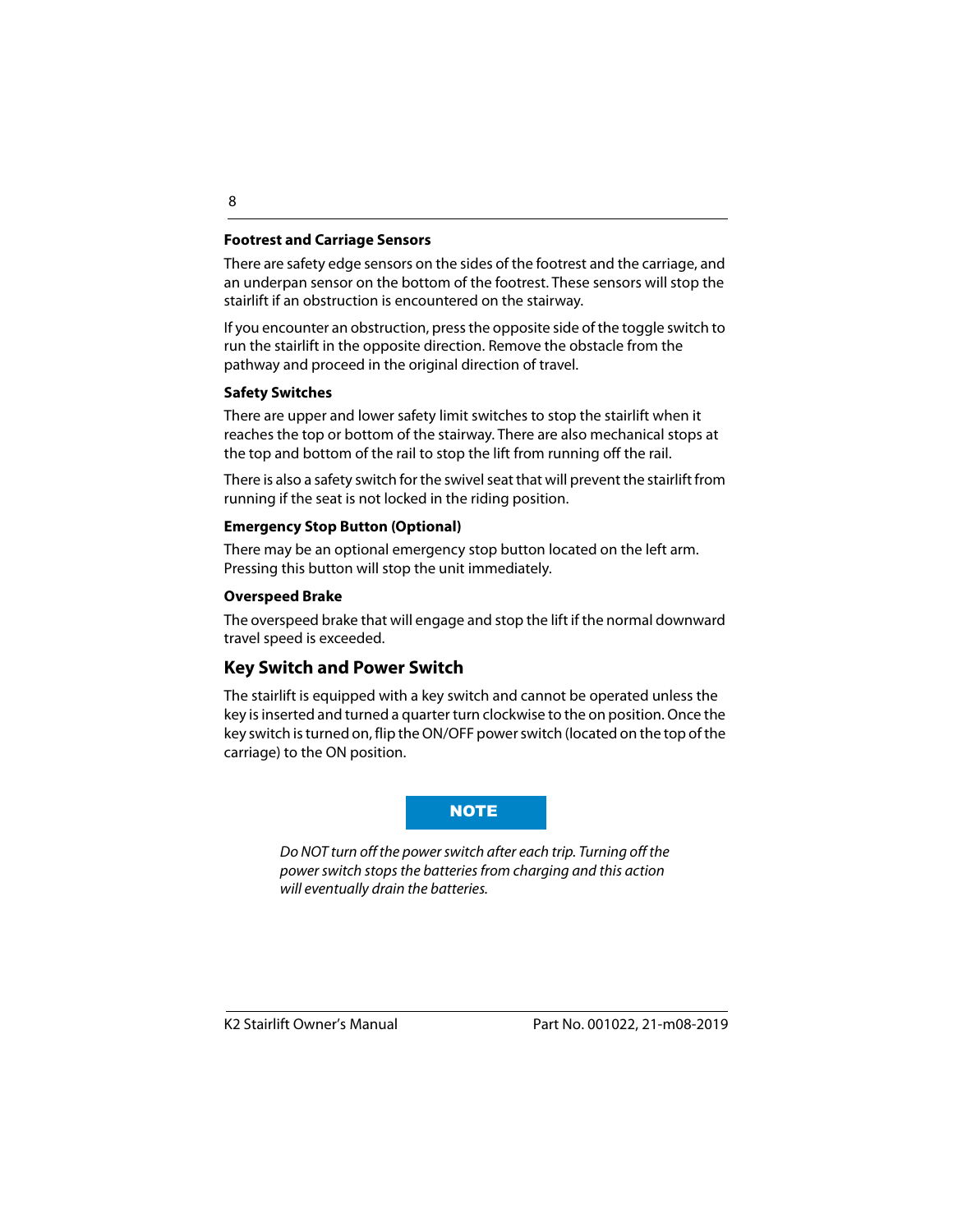## **4. OPERATION**

## **Before Operating the Stairlift**

- **1** Ensure the stairway is clear of any obstructions and the stairlift charger is plugged in at the wall.
- **2** Insert the key and turn it a quarter turn clockwise. Flip the ON/OFF power switch (located on the top of the carriage) to the ON position.
- **3** Check that the seat is locked in the riding position for up/down travel.

#### **NOTE**

If the chair has not been used for over an hour, press the remote button twice to wake it from sleep mode. If the chair has not been used for over 24 hours, run the chair from the arm toggle switch for a second to wake it from sleep mode. You can then use the remotes for normal operation.

## **Operating the Stairlift**

- **1** If necessary, use the remote control to call the stairlift to the required end of the rail for boarding. Be sure to point the remote at the lift when pressing the button.
- **2** If you have the optional manual folding rail, manually fold down the rail at the bottom of the stairs.

If you have the optional power folding rail, your remote will have two power-fold buttons on it. Press the "fold down" button on the remote control unit to fold down the rail at the bottom of the stairs.

- **3** If necessary, fold down the seat, armrests, and footrest. Note that if you have the optional powered footrest, raising/lowering the arm that has the toggle switch on it will raise/lower the footrest.
- **4** If you have a manual swivel seat, lift up the seat swivel handle, rotate the seat to a comfortable boarding position, and then release the swivel handle to lock the seat in place.

If you have the optional powered swivel seat, use the up/down arrow buttons on the remote to swivel the seat to a comfortable boarding position. Note that you can also use the toggle switch on the arm to swivel the seat. Ensure the seat is locked in place before boarding.

**5** Position yourself in the seat and fasten the seat belt.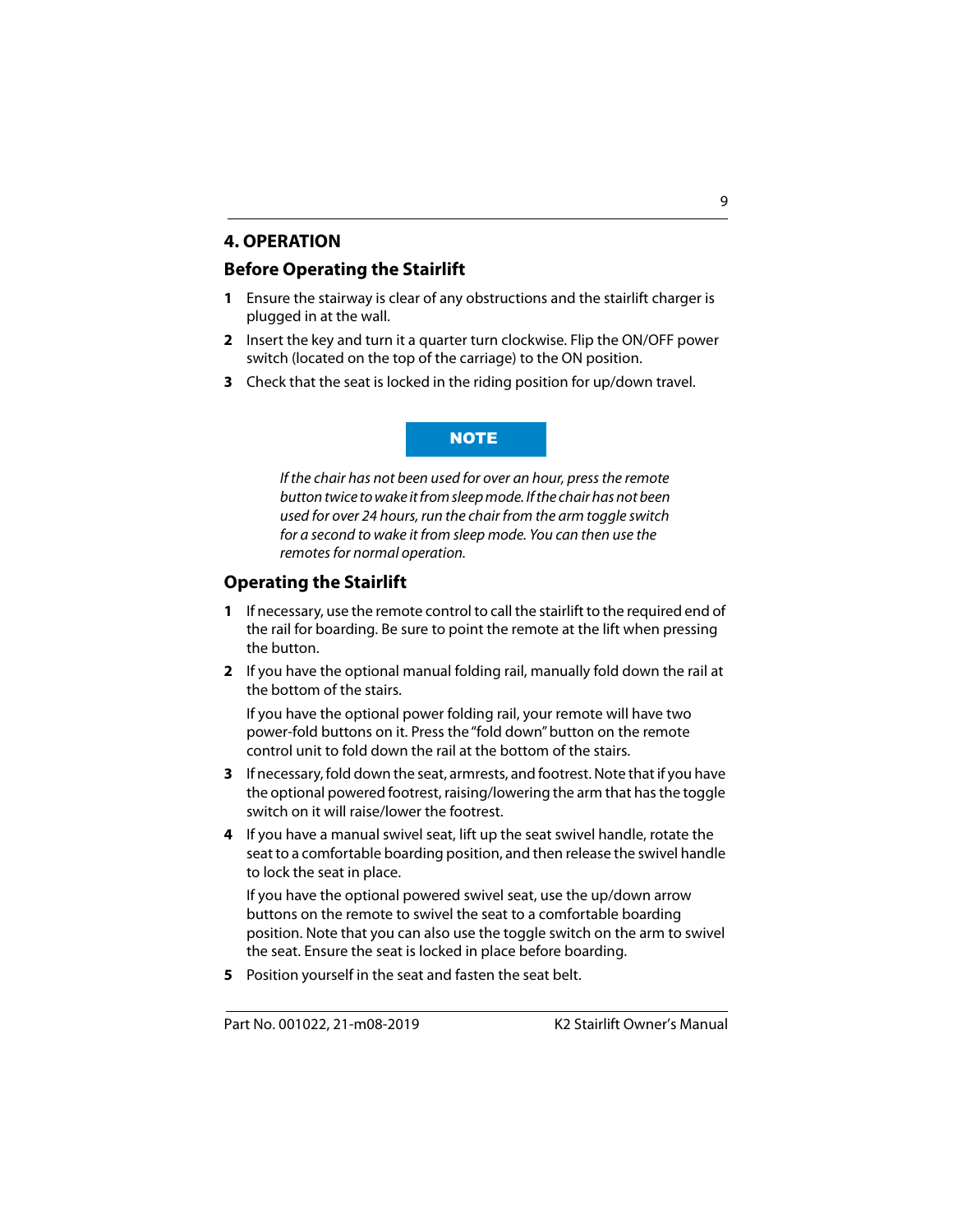**6** If you have a manual swivel seat, lift up and hold the seat swivel handle and rotate the seat so you are parallel to the rail (with your back against the wall). Release the swivel handle to lock the seat in the riding position.

If you have the optional powered swivel seat, use the toggle switch on the arm to rotate the seat so you are parallel to the rail (with your back against the stairway wall). Release the toggle switch to lock the seat in the riding position. Note that you can also use the up/down arrow buttons on the remote to swivel the seat.

- **7** Place your feet securely on the footrest and your arms on the armrests.
- **8** Press and hold the toggle switch to move the stairlift in the desired direction.

If you have the optional powered swivel sat and the seat begins to swivel for any reason while traveling up/down the stairs, the unit will stop. Release the toggle switch and press it in the down direction to cause the seat to return to its proper riding position. You can then resume travel in the required direction.

- **9** The stairlift will stop automatically at the upper or lower end of the rail, or if the toggle switch is released.
- **10** When the stairlift has come to a complete stop, swivel the seat as required to exit the chair.
	- If you have a manual swivel seat, lift up the seat swivel handle, rotate the seat to a comfortable exit position, and then release the swivel handle to lock the seat in place.
	- If you have the optional powered swivel seat, use the toggle switch on the arm to rotate the seat to a comfortable exit position, and then release the toggle switch to lock the seat in place. Note that you can also use the up/down arrow buttons on the remote to swivel the seat.
- **11** When the seat is locked in place, unfasten the seat belt and get out of the chair.
- **12** To allow for more room on the stairway when the stairlift is not in use, swivel the seat back to the riding position, and then fold up the seat, armrests, and footrest.

If you have the optional powered footrest, when you lift up the arm that has the toggle switch on it, the footrest will fold up also.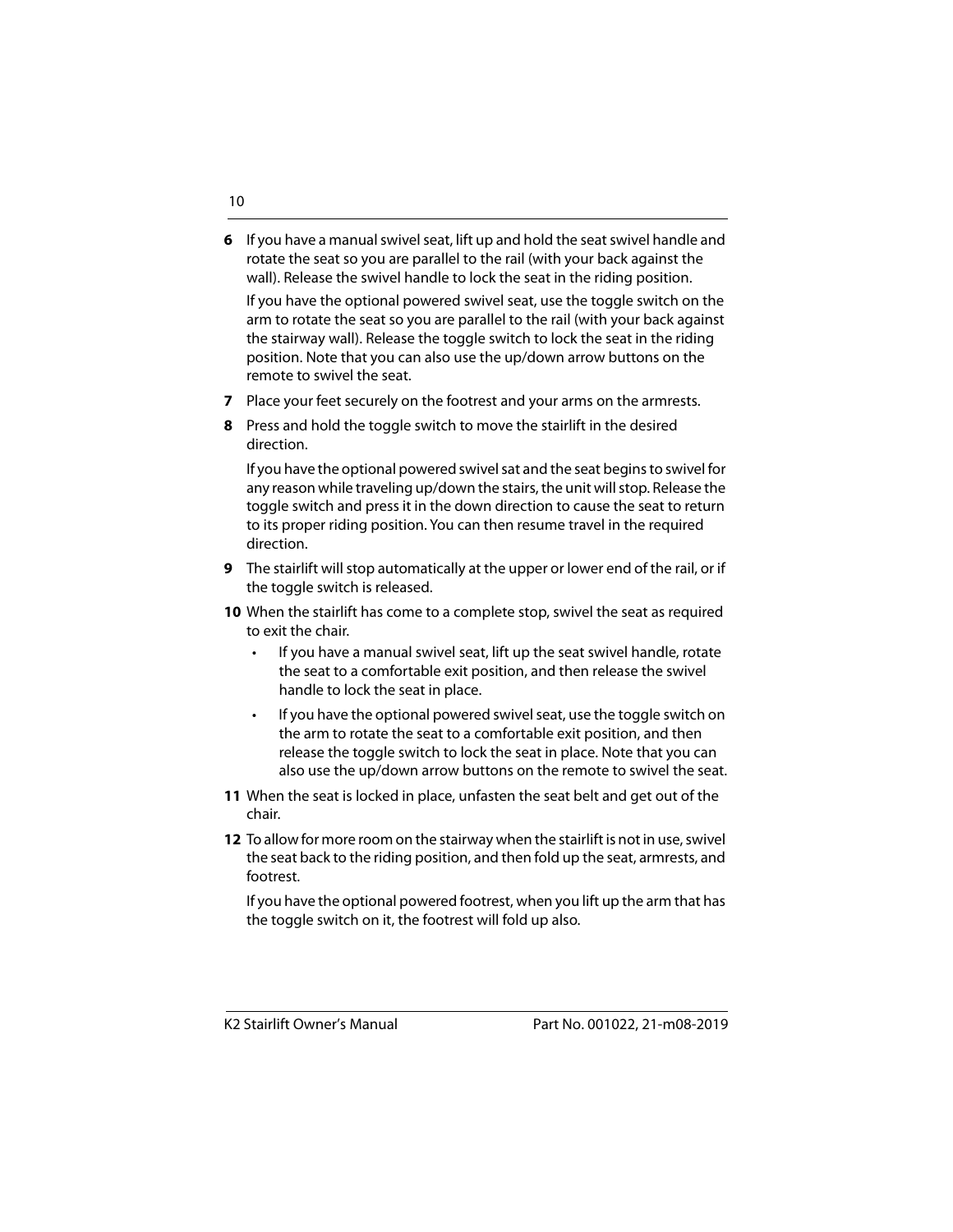**13** If you have the optional manual folding rail at the bottom of the stairs, run the stairlift up so it is positioned ABOVE the fold in the rail. You can then manually fold up the rail.

If you have the optional power folding rail at the bottom the stairs, run the stairlift up so it is positioned ABOVE the red auto stop bar in the rail (shown below). You can then press the "fold up" button on the remote control unit to fold up the power rail.

#### **Figure 3**



## **Emergency Stop (Optional)**

In the event of an emergency, you can press the optional red Emergency Stop button located on the arm of the chair. The stairlift will stop immediately. Once the emergency is dealt with, release the button to restore normal operation.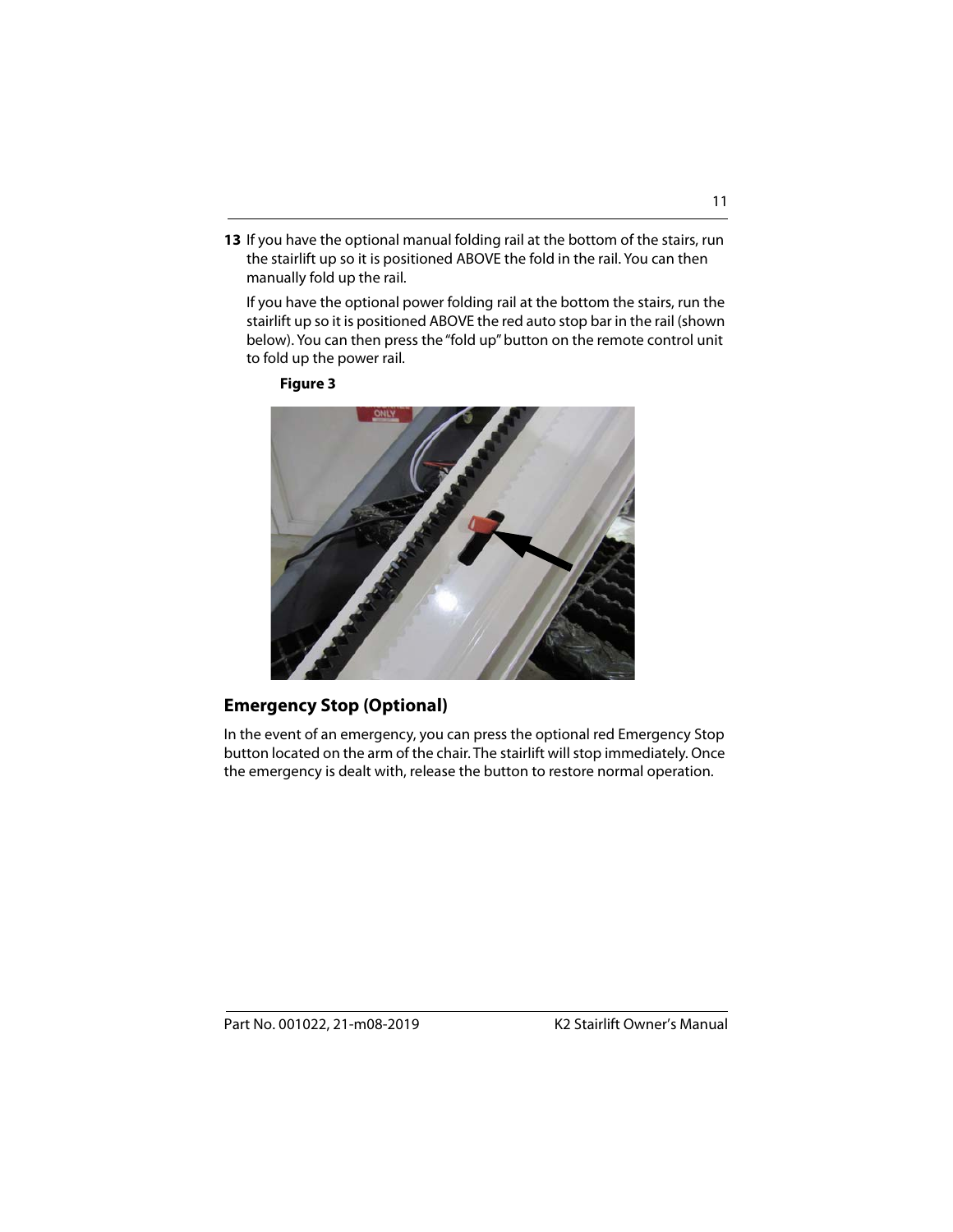## **Emergency Manual Operation**

If necessary, you can operate the lift manually using the manual operation tool (handwheel) as described here.

- **1** Turn OFF the main power switch.
- **2** Remove the access cover on the lower side of the unit. To do this, place a flat blade screwdriver carefully under the corner of the cover and gently pry out to pop the cover off.

**Figure 4**





Manual operation tool

**3** Fit the shaft of the manual operation tool (shown above) onto the motor shaft which is located below the battery tray in the carriage (circled below).



Batteries not installed in this view

#### **Figure 5**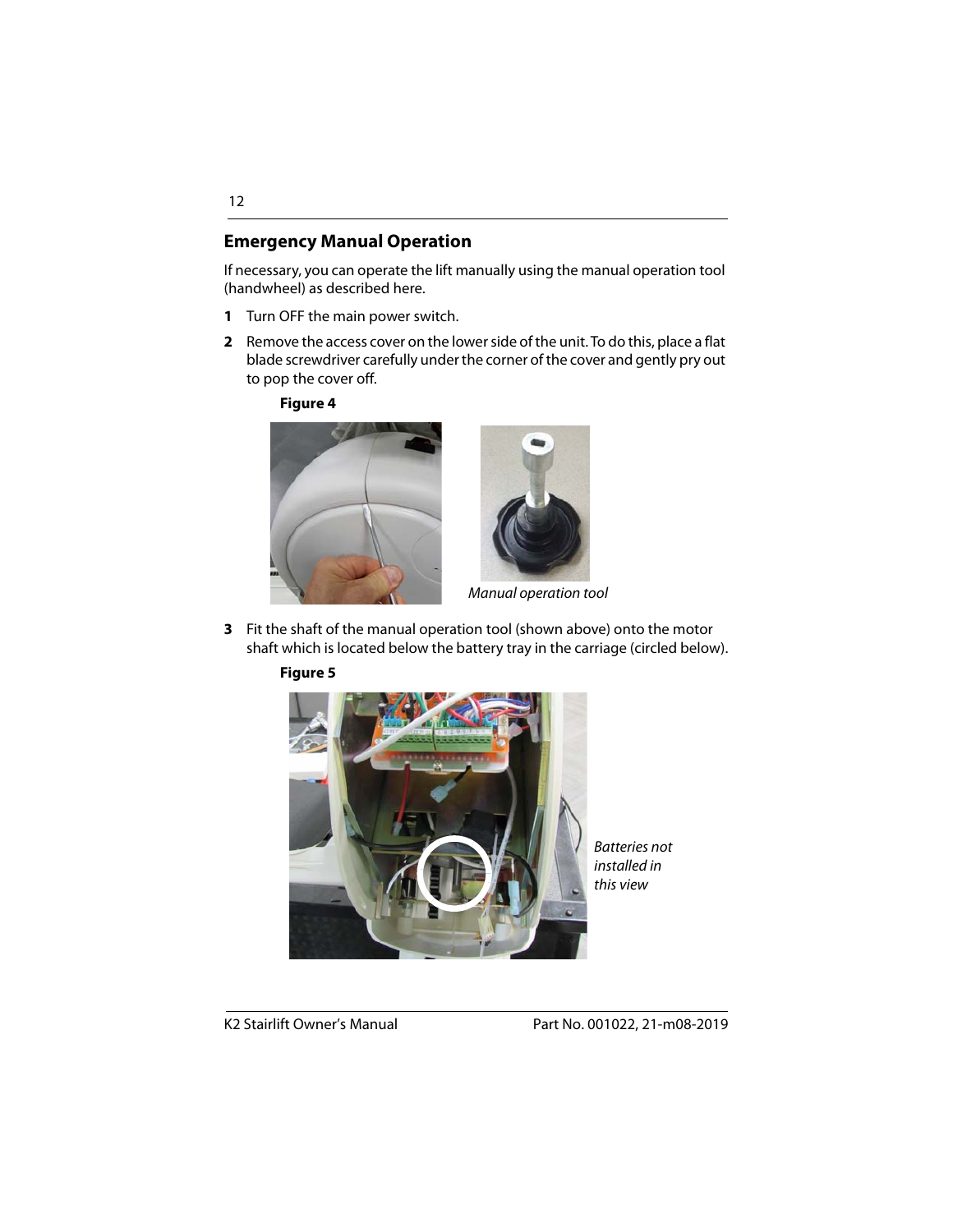- **4** For a left-hand unit, turn the handle **clockwise** for the unit to travel **up** the stairs and **counter-clockwise** for the unit to travel **down** the stairs.
- **5** For a right-hand unit, turn the handle **clockwise** for the unit to travel **down** the stairs and **counter-clockwise** for the unit to travel **up** the stairs.
- **6** When movement of the carriage is complete, call your Authorized Dealer for service assistance. DO NOT turn the main power back on.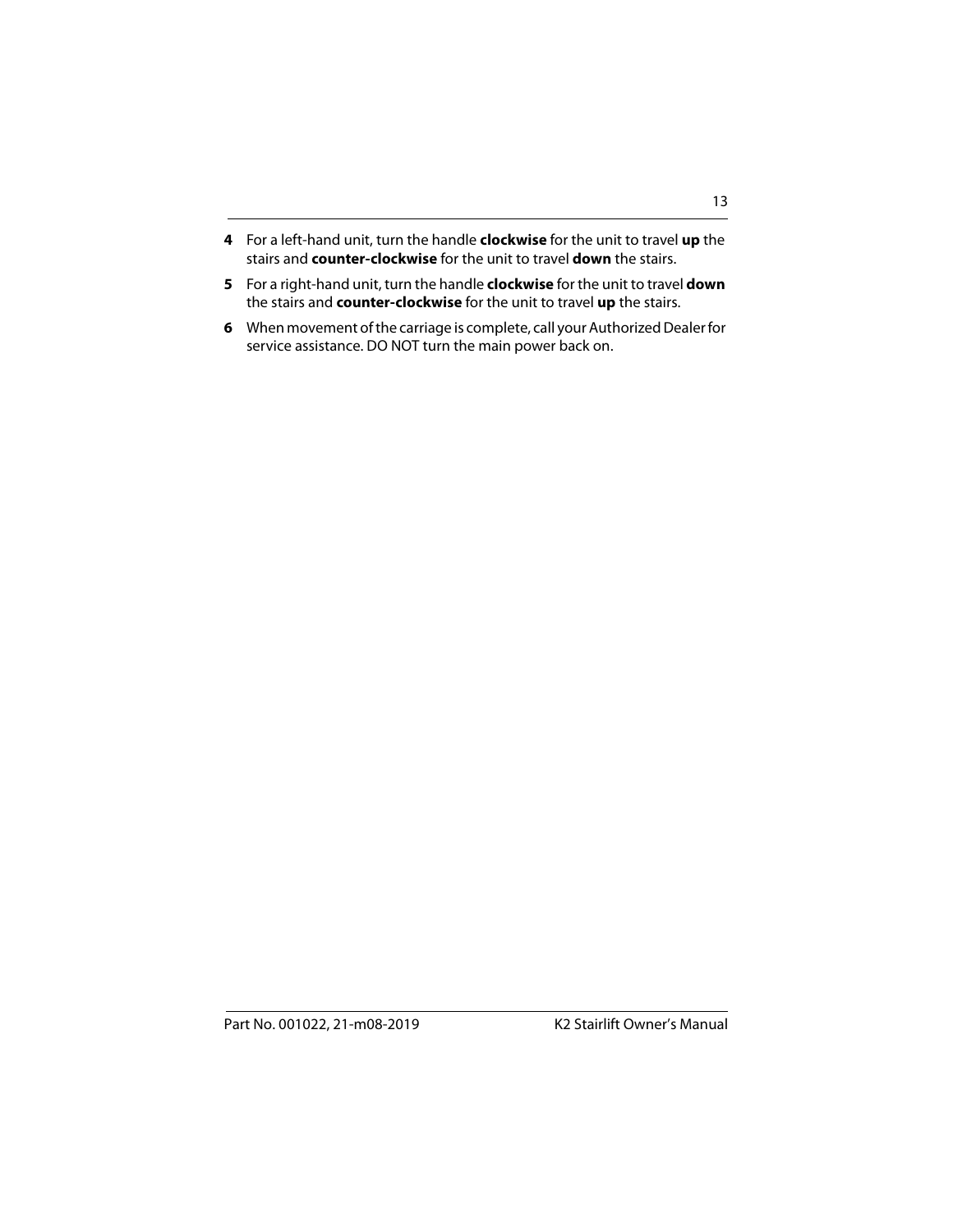## **5. TROUBLESHOOTING AND MAINTENANCE**

## **Operator Troubleshooting**

## **Stairlift will not run**

If your stairlift will not run and no lights are on, check the items listed below.

- **1** Make sure the stairlift charger is plugged in at the wall.
- **2** Make sure the key switch is turned ON and the power switch is ON.
- **3** Check the residence main circuit breaker (or fuse) panel for a tripped breaker tripped or blown fuse?

If your stairlift does not operate and all lights are on, check the items listed below.

- **1** Make sure the seat is swiveled and locked in the riding position.
- **2** Check around the footrest and carriage for any obstructions.

If the stairlift does not operate after checking the above items, contact your authorized Savaria dealer.

### **Stairlift is beeping**

If the stairlift beeps for approximately 20 seconds while not moving, this means the stairlift is not charging.

Check that the stairlift cord is plugged in to the wall outlet.

Make sure the stairlift is either all the way up or all the way down at the charging contact. It will beep continuously if it is not at a charging contact.

If the beeping continues, contact your authorized Savaria dealer.

#### **Stairlift stops and won't restart**

If the stairlift runs to either end of the stairway and then stops and won't restart, this means that the battery charge is low.

Charge the stairlift.

If the problem continues, contact your authorized Savaria dealer.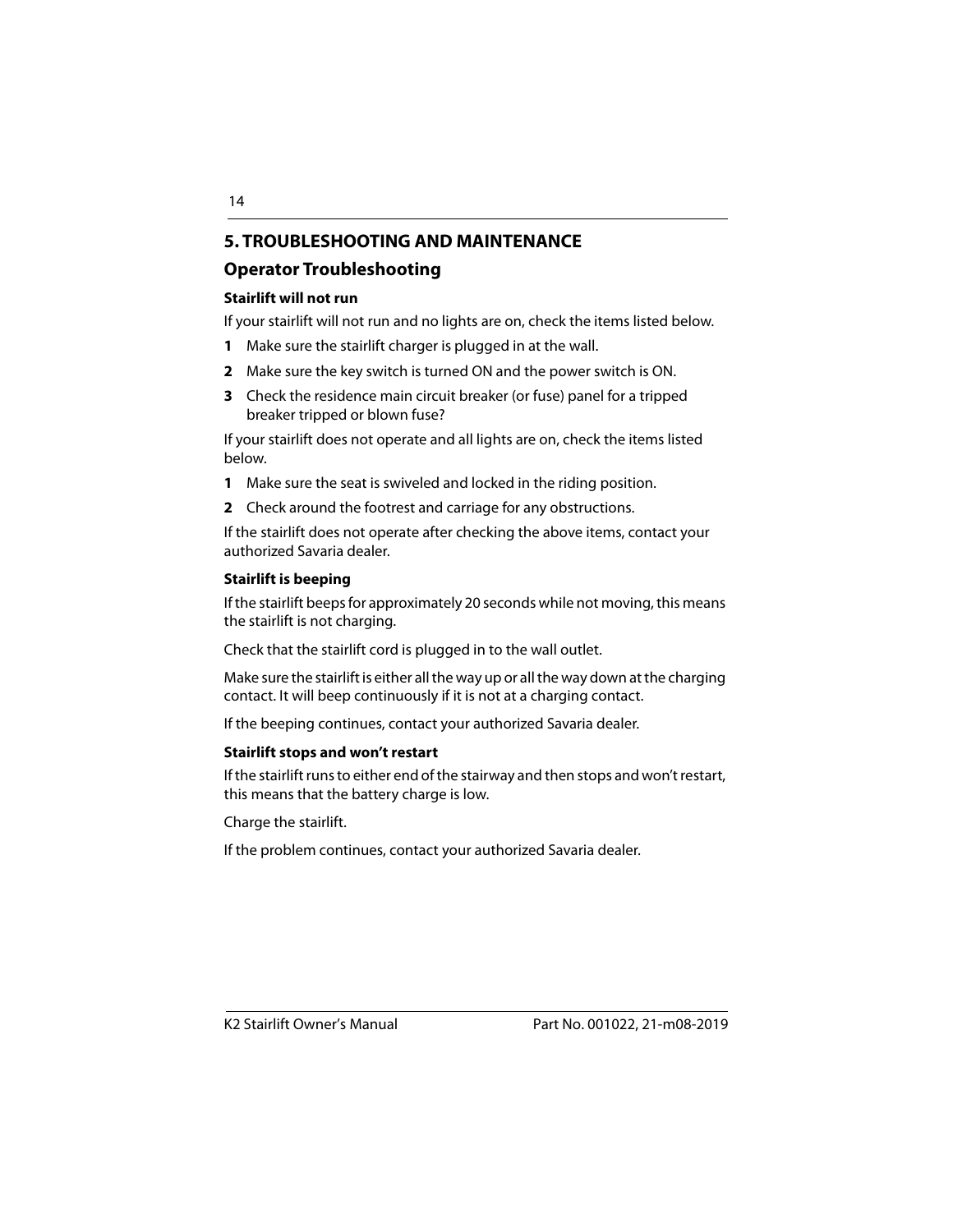## **Diagnostic LEDs**

There are three diagnostic LEDs located on the carriage front panel.

#### **Figure 6**





#### **LED Status**

| <b>LEDs</b>              | <b>Meaning</b>                                |
|--------------------------|-----------------------------------------------|
| Middle and right LEDs on | Left-hand obstruction (or ready to run right) |
| Middle and left LEDs on  | Right-hand obstruction (or ready to run left) |
| Middle LED on            | Obstruction, both right-hand and left-hand    |
| All LEDS off             | Safety circuit fault                          |
| All LEDs on              | Ready to run left or right                    |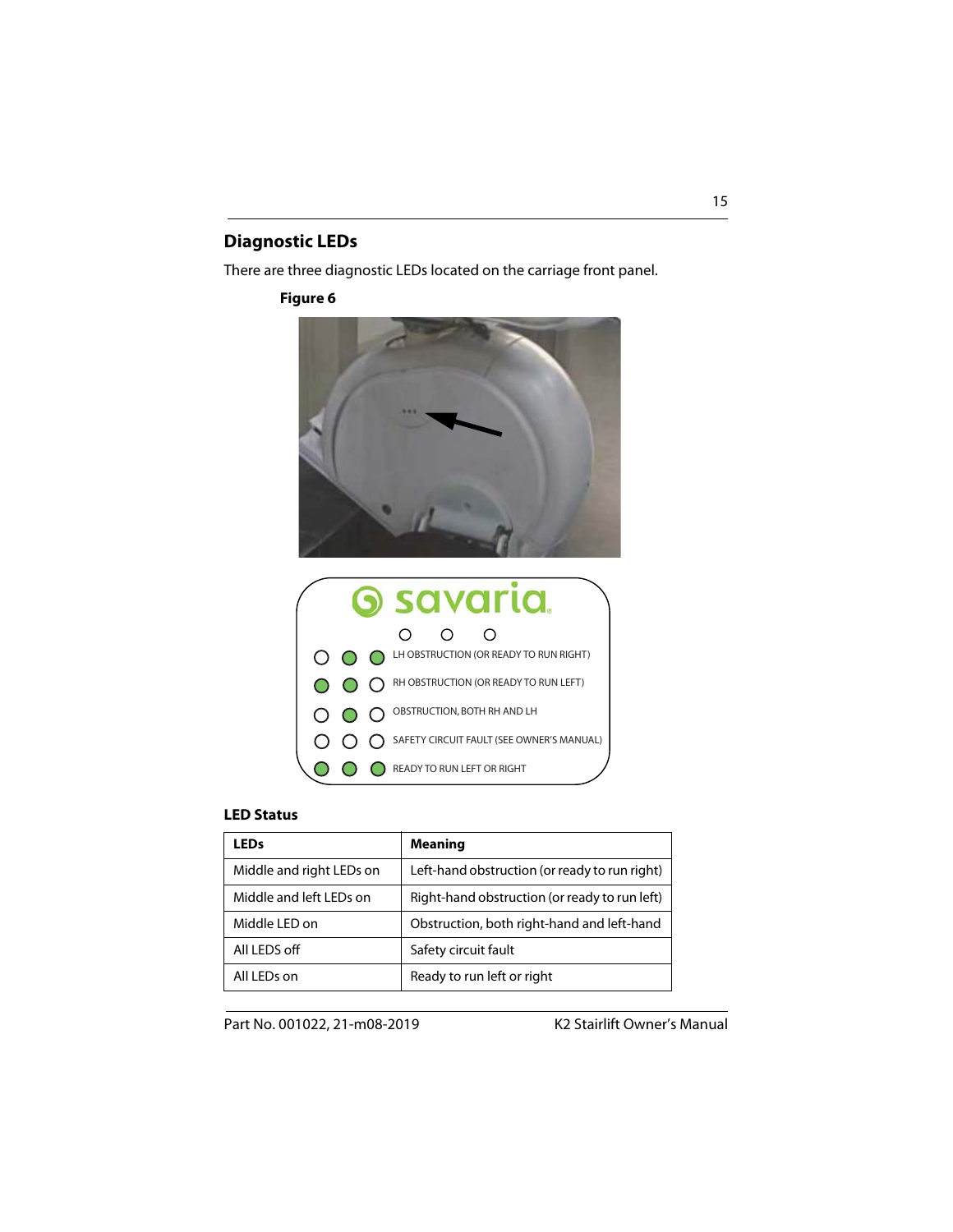### **Maintenance**

### **NOTE**

The owner can perform the 3-month checks; however, the 6-month checks and other maintenance **must** be performed by a qualified technician. Contact your Savaria dealer.

Units installed in adverse environments will require additional maintenance on a monthly basis.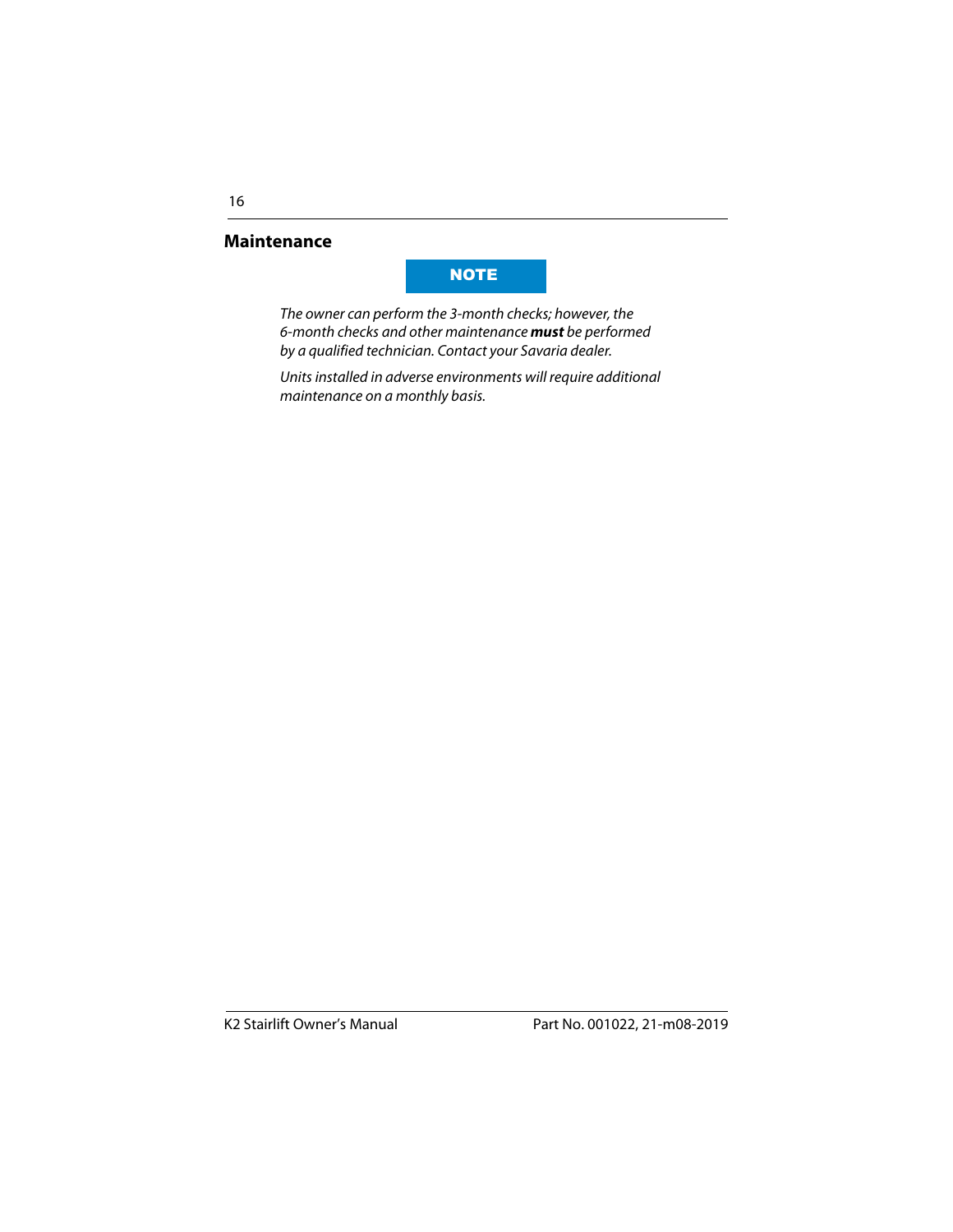#### **Maintenance Schedule**

| <b>Verification by owner</b>                                                                                                                                                                                                                                                                                                                                                                                                                                                                                                                                                                                                                                                                                                                                                     | <b>Frequency</b> |
|----------------------------------------------------------------------------------------------------------------------------------------------------------------------------------------------------------------------------------------------------------------------------------------------------------------------------------------------------------------------------------------------------------------------------------------------------------------------------------------------------------------------------------------------------------------------------------------------------------------------------------------------------------------------------------------------------------------------------------------------------------------------------------|------------------|
| Check that the swivel seat switch is working. Ensure<br>the unit will not travel until the swivel seat is locked in<br>the riding position.<br>Check that the footrest and carriage sensors are<br>working. Ensure the unit stops when it contacts an<br>obstacle.<br>Check that the emergency stop button is working (if<br>equipped). Ensure the unit stops immediately when<br>the button is pressed.<br>Check that the seatbelt connects and holds securely.<br>Check that the seat and arm fold hinge points are<br>secure.                                                                                                                                                                                                                                                 | Every 3 months   |
| Verification/maintenance by technician                                                                                                                                                                                                                                                                                                                                                                                                                                                                                                                                                                                                                                                                                                                                           | <b>Frequency</b> |
| Check the operation of the limit switches. Ensure the<br>unit stops at the required position at the top and<br>bottom of the stairway.<br>Check the operation of the overspeed brake.<br>Lubricate angle and straight rollers with synthetic<br>grease (super lube) or wet graphite grease.<br>Check that the top mechanical limits are tight.<br>Check that the rail brackets are tight.<br>Check that the gear rack is tight and pitched properly.<br>Check that the footrest is level and tight.<br>Check for any damaged or worn covers or components<br>and replace.<br>Check the wiring connections at all points.<br>Check for excessive motor, gear or roller noise.<br>Check for excessive motor temperature.<br>Check that all power options are functioning properly. | Every 6 months   |
| Replace the angle rollers and inspect the vertical<br>rollers for wear (replace if wear is showing).<br>Lubricate all rollers with synthetic grease (super lube)<br>or wet graphite grease.                                                                                                                                                                                                                                                                                                                                                                                                                                                                                                                                                                                      | Every 36 months  |
| Lubricate the seat swivel system using wheel bearing<br>grease.                                                                                                                                                                                                                                                                                                                                                                                                                                                                                                                                                                                                                                                                                                                  | As required      |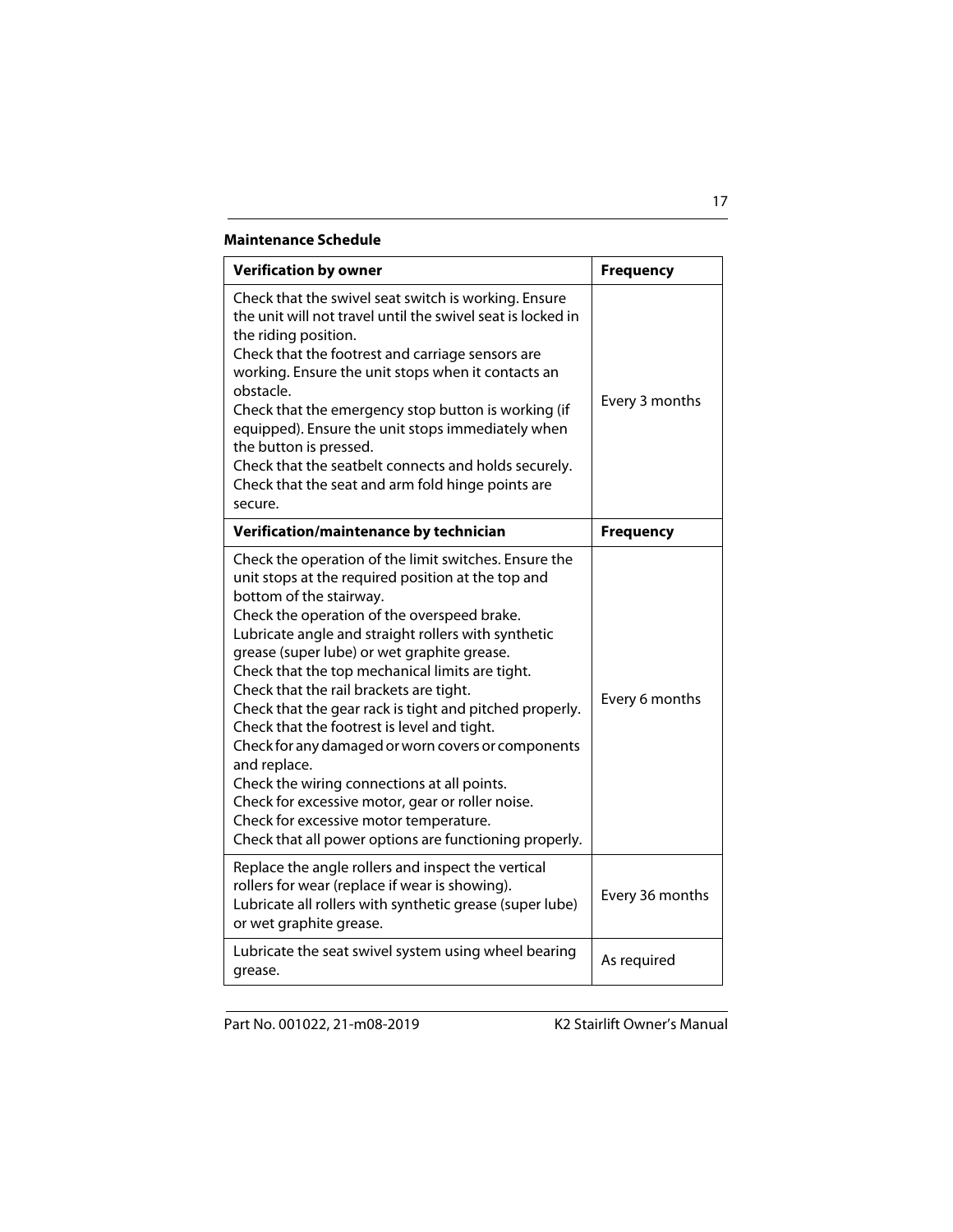## <span id="page-17-0"></span>**Maintenance Record**

| <b>Date</b> | <b>Time</b> | <b>Reason for Call</b> | <b>Comments</b> | <b>Dealer</b> |
|-------------|-------------|------------------------|-----------------|---------------|
|             |             |                        |                 |               |
|             |             |                        |                 |               |
|             |             |                        |                 |               |
|             |             |                        |                 |               |
|             |             |                        |                 |               |
|             |             |                        |                 |               |
|             |             |                        |                 |               |
|             |             |                        |                 |               |
|             |             |                        |                 |               |
|             |             |                        |                 |               |
|             |             |                        |                 |               |
|             |             |                        |                 |               |
|             |             |                        |                 |               |
|             |             |                        |                 |               |
|             |             |                        |                 |               |
|             |             |                        |                 |               |
|             |             |                        |                 |               |
|             |             |                        |                 |               |
|             |             |                        |                 |               |
|             |             |                        |                 |               |
|             |             |                        |                 |               |
|             |             |                        |                 |               |
|             |             |                        |                 |               |
|             |             |                        |                 |               |